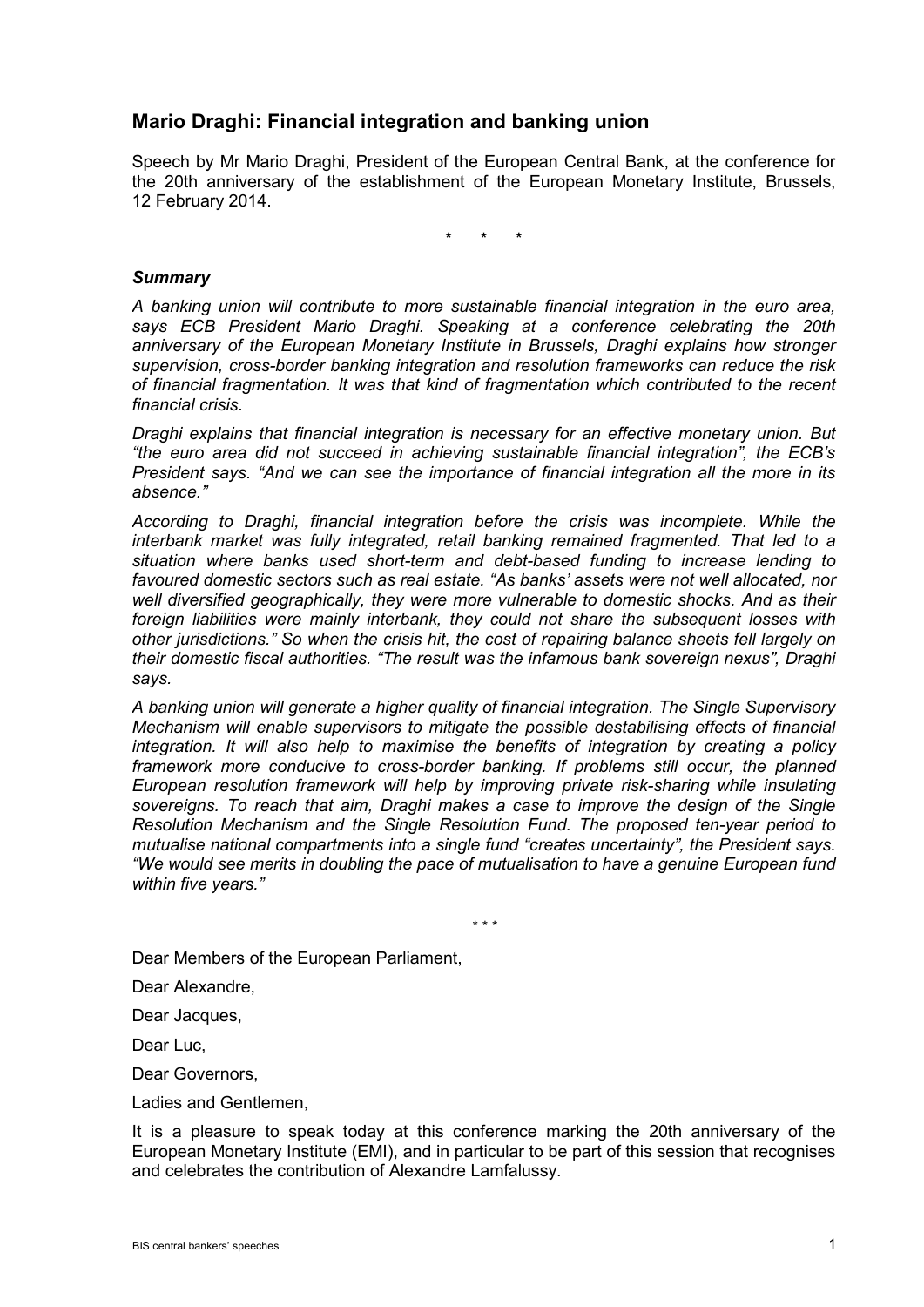The discussion today has naturally focused on the EMI, the euro and monetary policy, but I would like to take this opportunity to reflect on another issue which is vital for the single currency, and to which Alexandre has made an immense contribution – that is, financial integration.

Financial integration and the single currency are in many ways two sides of the same coin. One fundamental reason for the single currency was to maximise the benefits of the single market for capital. And, conversely, it was understood when the euro was conceived that integrated financial markets would be necessary for an effective single currency.<sup>1</sup>

Alexandre's experience in academia, the private sector and central banking put him in a unique position to contribute to this process. He contributed intellectually, for example through his leadership of the  $SUERF<sup>2</sup>$  network set up to promote discussion of financial and monetary issues among academics, central bankers and market participants. He contributed practically, not least as chairman of Euro-MTS, the European electronic fixed income market, late in his career. And he made significant policy contributions, from overseeing the creation of the TARGET payment system at the EMI to launching what became known as the "Lamfalussy process" for supervisory and regulatory convergence in Europe.

For this reason, the ECB recognised and honoured his role by establishing about ten years ago a "Lamfalussy Fellowship" programme. It sponsors five young economists each year to conduct research on the integration, structure and performance of the European financial system.

However, we know – and to our cost – that ultimately the euro area did not succeed in achieving sustainable financial integration. While financial integration deepened significantly after the euro was introduced, the global financial crisis caused that process to go into reverse. And we can see the importance of financial integration for the single currency all the more in its absence.

In the periphery, financial fragmentation has led to high interest rates for firms and households, and disrupted monetary policy transmission. In the core, it has led to exceptionally low interest rates for savers and potentially distorted asset prices. Consequently, the whole of the euro area would benefit from lasting financial reintegration – and indeed, addressing financial fragmentation has been one of the key tasks of euro area policy-makers, including the ECB, over the past years.

What I would like to focus on today is one aspect of reversing fragmentation that is perhaps underplayed – that is, the importance of raising the *quality* of financial integration in the euro area. My view is that the incomplete financial integration we achieved before the crisis made it susceptible to fragmentation. But I am confident that with a banking union we can create the pre-conditions for more sustainable financial integration in the future.

#### **Financial integration before the crisis: what went wrong?**

Let me start by outlining how financial integration evolved before the crisis.

It was always understood that financial integration could have both stabilising and destabilising effects. $3$  Some of the main stabilising effects were expected to come from increased portfolio diversification. As banks and other investors became more diversified across borders within the euro area, they could reduce their exposure to domestic shocks,

<sup>1</sup> *Report on Economic and Monetary Union in the European Community* (Delors Report), 1989.

<sup>&</sup>lt;sup>2</sup> SUERF, the European Money and Finance Forum, is an abbreviation of the Association's original name "Société Universitaire Européenne de Recherches Financières".

<sup>3</sup> For example, Ferguson, R., P. Hartmann, F. Panetta and R. Portes, *International Financial Stability*, Ninth Geneva Report on the World Economy, International Center for Monetary and Banking Studies, 2009.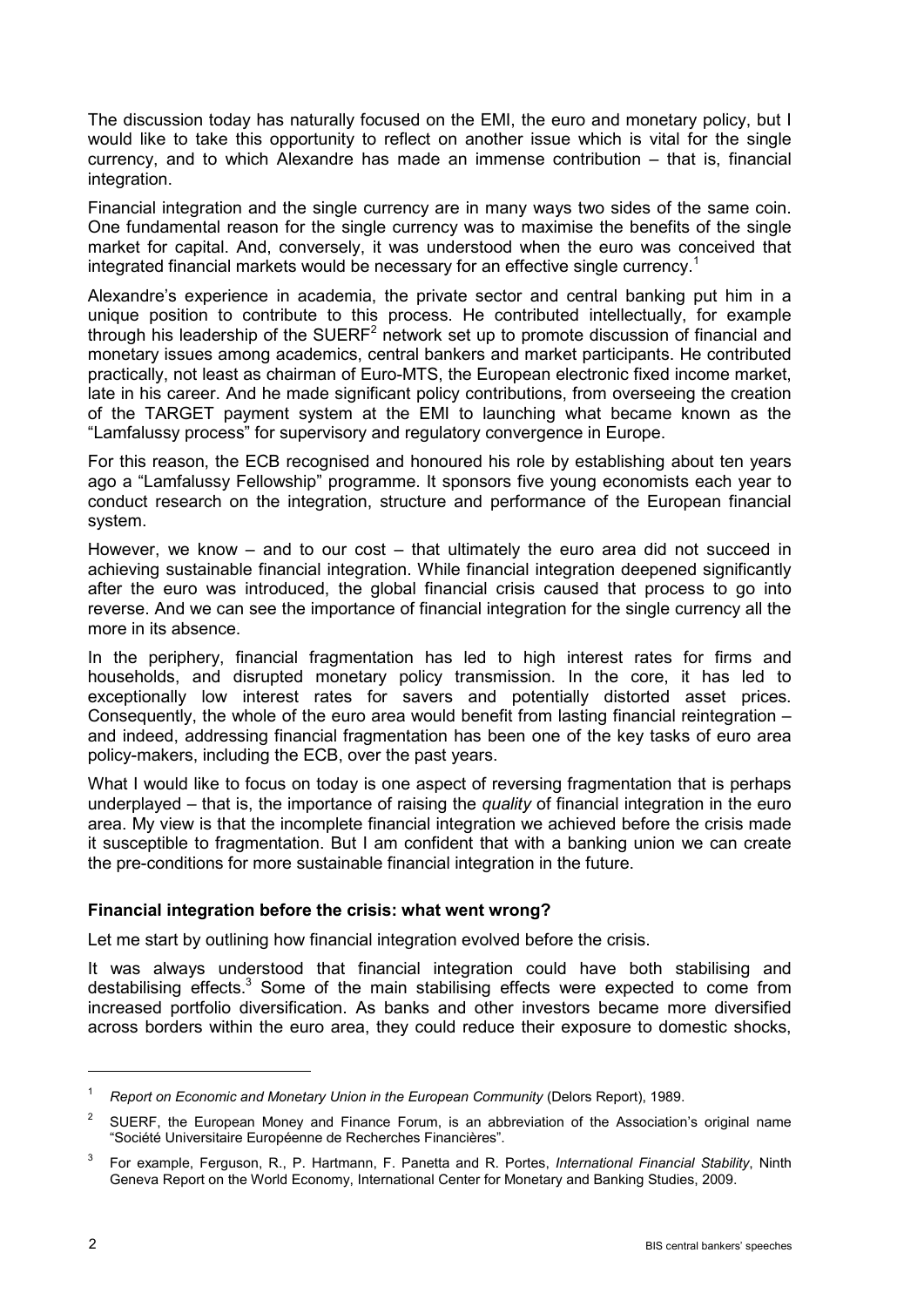and this would be reflected in greater income and consumption risk-sharing.<sup>4</sup> Indeed, global and European evidence suggested that financial openness and integration had reduced consumption growth volatility.<sup>5</sup>

Another benefit of financial integration was thought to come from improved allocative efficiency. Research suggested that large cross-border banks in Europe could improve overall economic performance, by making sure that productive capital was channelled towards the most efficient firms. This would in turn reduce the risk of crises stemming from mispriced investment risk.<sup>6</sup>

Destabilising effects of financial integration, on the other hand, were expected particularly through risk-taking and contagion. Asymmetric information problems associated with crossborder lending could lead to misaligned incentives and increased risk-taking. Similarly, savings imbalances abroad could compress risk premia and lower financing costs, allowing an increase in leverage in the domestic financial sector.<sup>7</sup> And if negative shocks were to occur, contagion could quickly spread through the interbank market, and lending to the real sector across borders could be affected, too.<sup>8</sup>

As financial integration deepened, it was anticipated that the stabilising effects would overall be more important than the destabilising ones – that is, the welfare benefits of better diversification and improved allocative efficiency would offset the welfare costs of occasionally higher risk-taking and contagion effects. $9$  So why were the costs of the European crisis so high?

There are many reasons for this, but in my view one important factor was the incomplete nature of financial integration in the euro area. Price convergence in many asset classes created an appearance of financial integration, but it was in fact relatively shallow, in particular in the banking sector. According to the ECB's financial integration indicators, while euro area interbank markets became almost completely integrated, retail banking integration remained largely fragmented.<sup>10</sup> This mismatch had at least three consequences.

The first was on the asset side of banks' balance sheets. A main channel through which retail banking integration is expected to improve allocative efficiency is by increasing the distance between the main shareholders and management of a bank and the vested interests in the country where the bank operates, i.e. by reducing so-called "related lending". But without meaningful foreign competition, these gains did not materialise in the euro area. In fact, the ability to borrow freely in interbank markets allowed local banks to increase lending towards favoured domestic sectors such as real estate. This is essentially what we saw in Spain and Ireland. In the process, financial integration concentrated rather than diversified risk.<sup>1</sup>

- <sup>8</sup> Popov, A., and G. Udell, 2012. "Cross-border banking, credit access, and the financial crisis." *Journal of International Economics* 87, 147–161.
- <sup>9</sup> Fecht, F., Grüner, H., and P. Hartmann, 2007. "Welfare effects of financial integration." CEPR Discussion Paper 6331.
- <sup>10</sup> *Financial Integration in Europe*, European Central Bank, April 2008.
- <sup>11</sup> Fecht, F., H. Gruener and P. Hartmann, 2012. "Financial integration, specialization and systemic risk", *Journal of International Economics*, vol. 88.

<sup>4</sup> Demyanyk, Y., C. Ostergaard, and Bent E. Sørensen, 2008. "Risk sharing and portfolio allocation in EMU", Economic Papers 334, European Commission.

<sup>5</sup> Bekaert, G., C. Harvey, and C. Lundblad, 2006. "Growth volatility and financial liberalization." *Journal of International Money and Finance* 25, 370–403.

<sup>6</sup> Giannetti, M., and S. Ongena, 2009. "Financial Integration and Firm Performance: Evidence from Foreign Bank Entry in Emerging Markets." *Review of Finance 13*, 181–223.

<sup>7</sup> Caballero, R., and A. Krishnamurthy, 2009. "*Global imbalances and financial fragility*." American Economic Review 99, 584–588.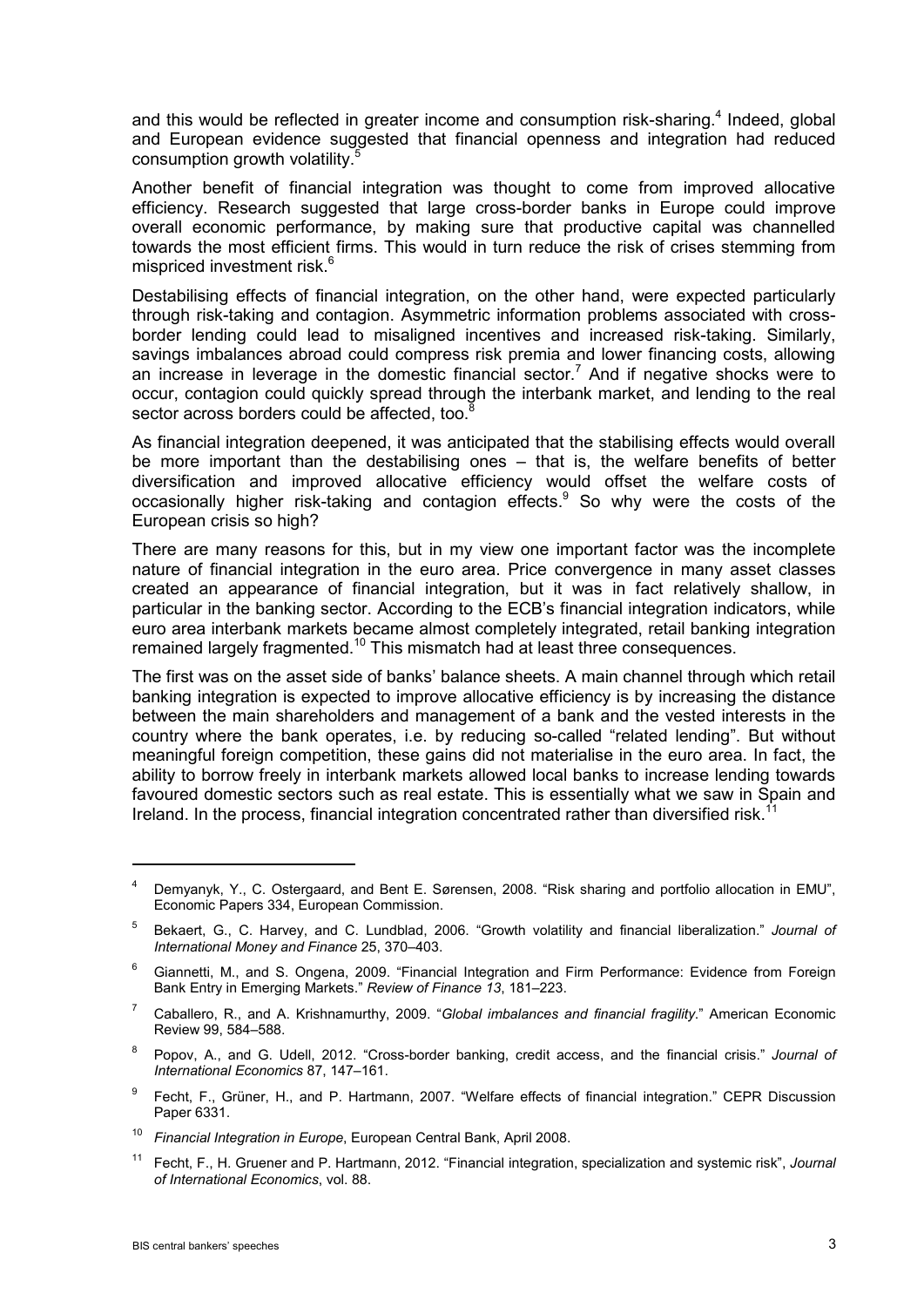The second consequence was on the liability side of banks' balance sheets. As banks' funding from abroad came mainly through the interbank market, the composition of their foreign liabilities was short-term and debt-based. This meant that funding could quickly dry up at the first sign of distress.<sup>12</sup> With a more integrated banking sector, however, this effect would have been less dramatic. As foreign banks would have equity stakes, they would have an incentive to maintain cross-border funding within the group. This is what happened, for example, in the Baltic countries where foreign ownership of the banking sector was high.<sup>1</sup>

These two consequences combined to create a third effect. As banks' assets were not well allocated, nor well diversified geographically, they were more vulnerable to domestic shocks. And as their foreign liabilities were mainly interbank, i.e. not equity-based and short-term, they could not share the subsequent losses with other jurisdictions. This meant that when the crisis hit, the cost of repairing their balance sheets fell largely on their domestic fiscal authorities. The result was the infamous bank-sovereign nexus that has perpetuated financial fragmentation in the euro area. $14$ 

My conclusion from this experience is as follows: the quality and comprehensiveness of integration matters. There are costs which can arise from a type of financial integration that is short-term and reversible; or from having perfect integration in one market and fragmentation in another. A key question for the euro area is therefore: how can we generate a higher quality of financial integration for the future?

## **Making financial integration sustainable: the role of a banking union**

The pre-crisis experience suggests three changes are needed.

First, stronger *ex ante* supervision to mitigate the possible destabilising effects of financial integration. Second, an improved policy framework to maximise the stability benefits, namely by encouraging deeper cross-border banking integration. Third, better *ex post* risk-sharing arrangements, such as resolution frameworks, so as to prevent shocks from spilling over to sovereigns.

I see that a banking union – the Single Supervisory Mechanism (SSM) and the new European resolution framework – can make a significant contribution to these objectives. Let me address each in turn.

#### *Strengthening supervision*

To begin with, the SSM will enable supervisors to better identify emerging risks and to act counter-cyclically. This is thanks to its independence, its incentives and its instruments.

The SSM has been designed with the necessary independence to lean against localised booms, being not only legally independent, but also independent of any single government or national financial system. And that independence is reflected throughout its organisational structure, for example by having mixed-nationality joint supervisory teams to supervise each significant bank.

By virtue of its accountability, the SSM also has incentives that are clearly aligned with its European financial stability objective – it has to answer for the failure of any bank in the SSM

<sup>&</sup>lt;sup>12</sup> Schoenmaker, D., and W. Wagner, 2011. "The impact of cross-border banking on financial stability", Tinbergen Institute Discussion Paper TI 11–054/ DSF 18, Duisenberg School of Finance.

<sup>&</sup>lt;sup>13</sup> Gros, D., and C. Alcidi, 2013. "Country adjustment to a 'sudden stop': Does the euro make a difference?", Economic Papers 492, European Commission.

<sup>&</sup>lt;sup>14</sup> Acharya, V., I. Drechsler and P. Schnabl, 2014. "A pyrrhic victory? Bank bailouts and sovereign credit risk", forthcoming *Journal of Finance*, or Nikolov, K., and A. Popov, 2014. '"The sovereign-bank nexus", ECB Research Bulletin, No 20, 2–4.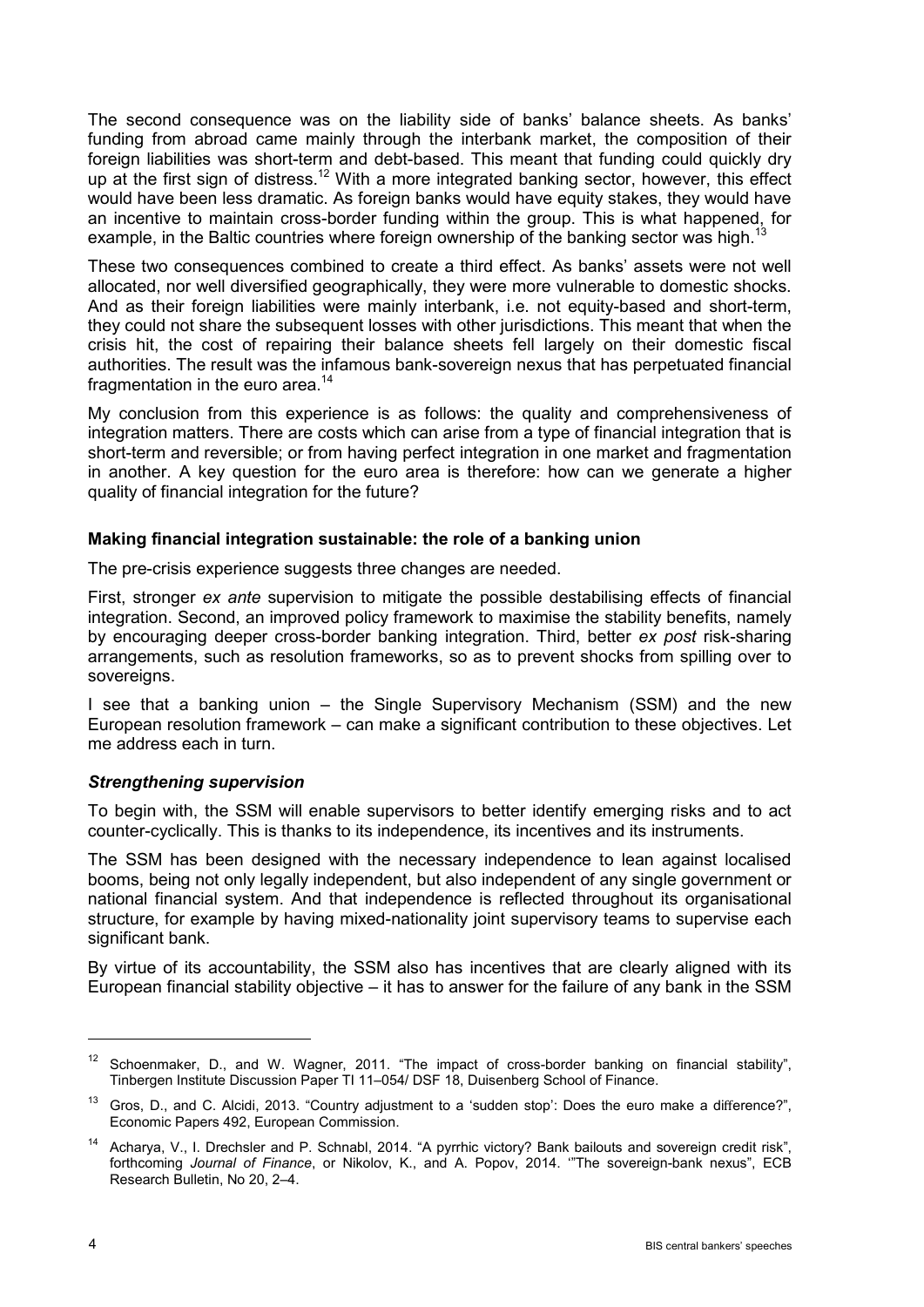area. Compared with national supervisors, this gives it all the more reason to take account of excessive risk-taking and the cross-border externalities associated with it, and therefore to be proactive if local financial developments pose increasing systemic risk.

Finally, the SSM has not only micro-prudential powers but also new macro-prudential instruments to counter financial imbalances. For all the instruments in the EU legislation, it may apply stricter measures than national authorities if it observes emerging risks. This further strengthens the capacity at the European level to prevent financial instability.

## *Deepening integration*

The SSM can also help maximise the benefits of financial integration by providing a policy framework that is more conducive to cross-border banking integration.

Before the crisis, supervisory coordination mainly took place through the Lamfalussy process and committees, which were a major step forward and the best that could be achieved at the time. However, they were unable to fully iron out supervisory differences between EU jurisdictions.<sup>15</sup> This presented cross-border banks with substantial compliance costs and reduced the economic synergies of integration.

For example, a Commission survey in 2005 found that opaque supervisory approval procedures were a major deterrent to cross-border banking M&As in Europe. The need to comply with different sets of rules and interact with several different authorities was also reported to be a barrier to cross-border activity.<sup>16</sup>

The lesson from this period was that, while financial integration is ultimately a market-driven process, policy plays a key role in creating the conditions for it to progress. To quote the Lamfalussy report, "the EU has no 'divine right' to the benefits of an integrated market – it has to build one".<sup>17</sup> This SSM should help us in this building process.

A single supervisor automatically removes some of the dividing lines between jurisdictions that create compliance costs. For example, there will no longer be a distinction between home and host supervisors for cross-border banks. Instead, there will be a single supervisory model and eventually a single supervisory culture, rather than one per country. And crossborder groups will be able to report at the consolidated level.

Another benefit of the SSM – and perhaps a more important one – will be the lack of "hidden barriers" to cross-border activity linked to national preferences. With a European supervisor, borders will not matter. Issues such as protecting national champions or supervisory ringfencing of liquidity will not be relevant. This means that banks will be in a better position to achieve the economies of scale that were promised by the single financial market – and that they also need to be competitive at the global level.

It is of course for banks to decide whether such integration makes business sense. And some obstacles to cross-border integration that lie outside the remit of supervision – like company law and tax – still remain. However, the low profitability and excess capacity of the European banking sector suggests that efficiency gains could be achieved, and without exacerbating the "too big to fail" problem.

# *Improving risk-sharing*

Even with a higher quality of financial integration, we know that shocks may still occur that cannot be contained within the private sector. The US, for example, has a well-integrated

<sup>15</sup> *Review of the Lamfalussy Framework: Eurosystem Contribution*, November 2007.

<sup>16</sup> *Financial Integration in Europe*, European Central Bank, March 2007.

<sup>17</sup> *Final Report of the Committee of Wise Men on the Regulation of European Securities Markets*, February 2001.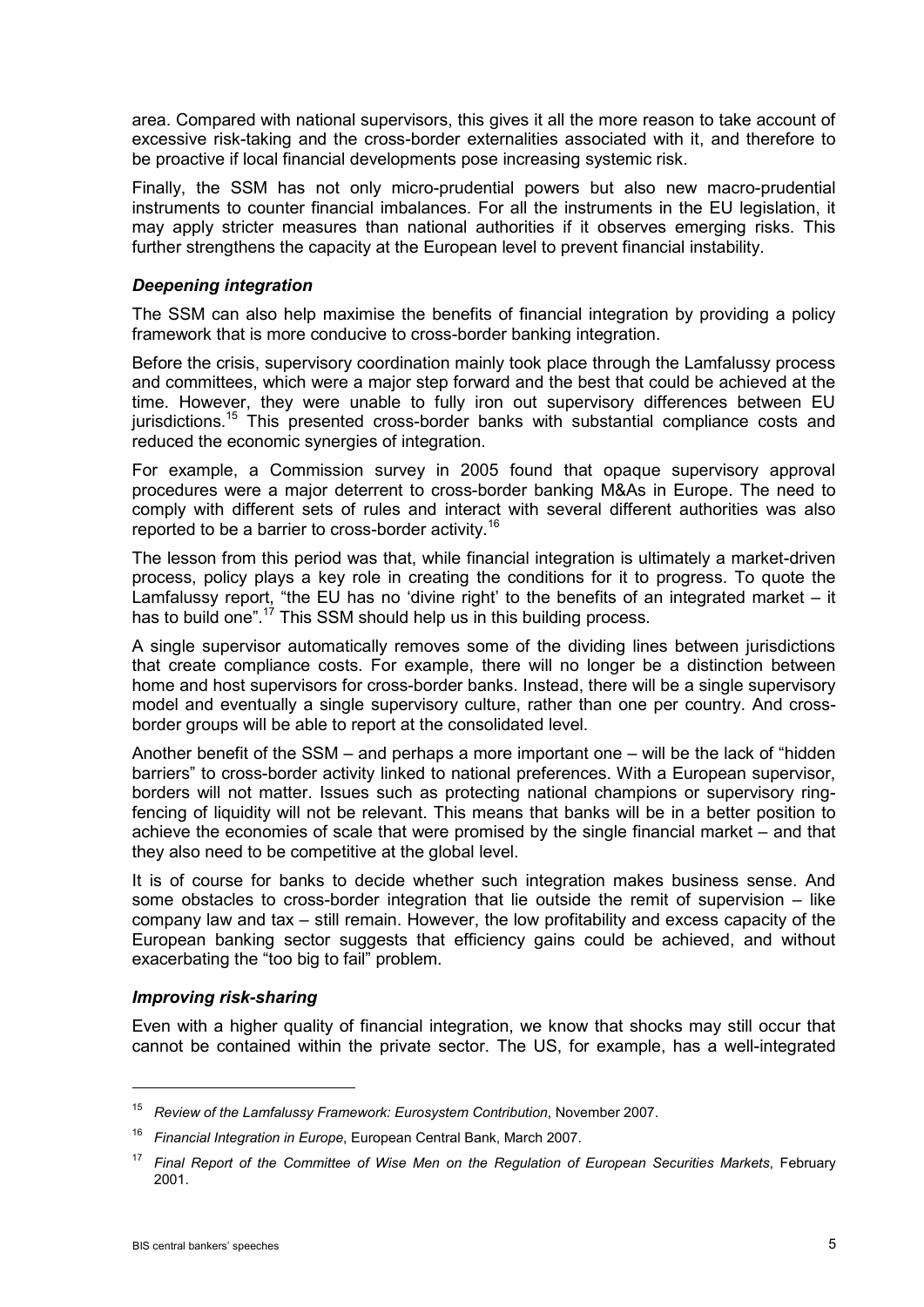financial market, and the Federal Deposit Insurance Corporation (FDIC) still plays a prominent role in managing crises. Our challenge in the euro area is to ensure that, when banks fail and the public sector has to intervene, it does not result in a recurrence of the bank-sovereign nexus. The new European resolution framework will be key to achieving this.

This framework can help insulate sovereigns by improving private risk-sharing within the euro area. First, it will ensure that the costs of bank failure are borne first and foremost by the private sector, with sovereigns providing funds only in exceptional circumstances. The key innovation here is the Bank Recovery and Resolution Directive, which provides the legal underpinning for the bail-in of shareholders and creditors and other resolution tools.

Second, the new framework will allow resolution costs to be more evenly spread across the euro area banking sector, and less concentrated in the affected countries, thus enhancing the potential for cross-border risk-sharing. Specifically, the Single Resolution Mechanism (SRM) will introduce a single resolution fund that is funded by and available to all euro area banks.

Will this help break the bank-sovereign nexus today? In my view, the impact will certainly be positive. The fact that the costs of any bank rescue will fall less on sovereigns should lift expectations of government debt sustainability, thus improving asset quality for banks exposed to their governments. And the fact that bail-ins will precede bail-outs means banks' funding costs should be better decoupled from the fiscal condition of their sovereigns.

That said, in terms of breaking this nexus, there are some elements in the Council agreement on the SRM that I believe could be improved. The main problem is uncertainty about resolution financing arrangements. This is important, because if markets cannot ascertain *ex ante* how resolution will be financed, and in what quantities, they may find themselves having to price-in a residual risk of national government involvement, thus perpetuating the bank-sovereign nexus.

One issue that creates uncertainty is the protracted time period – currently 10 years – over which national compartments are to be mutualised into a single resolution fund. As legacy risks will be addressed by the ECB's comprehensive assessment, this seems an unduly long period. We would see merits in doubling the pace of mutualisation to have a genuine European fund within five years. To be clear, this would not imply that banks have to pay higher fees. The fund would still only reach its target level after 10 years, yet it would be a truly single fund after five years.

Another issue that needs clarifying is what backstop arrangements will be in place in this transition period, and also in the steady state. What makes resolution authorities credible is the knowledge that, when private sector solutions do not suffice, they can draw on temporary public bridge financing. This steadies expectations and supports financial stability.

Indeed, the job of a resolution authority could become more complicated if there are doubts about the adequacy of its resources in times of systemic stress. Even in the US, where such a public backstop is in place, the FDIC felt that its job was complicated during the financial crisis by media scepticism about its finances.

For this reason, we believe that a single resolution fund needs a solid public backstop – be it an ability to temporarily borrow from the market backed by guarantees from participating Member States, or access to a credit line, potentially from the European Stability Mechanism. This would not be a transfer system between taxpayers: as in the US, such borrowing would be recovered by additional levies on the banking sector in the future. Therefore, the only transfer would be an intertemporal one among banks.

# **Conclusion**

To conclude, financial integration is essential for a well-functioning single currency, but it is not something we can take for granted. We have learned a painful lesson here. Incomplete